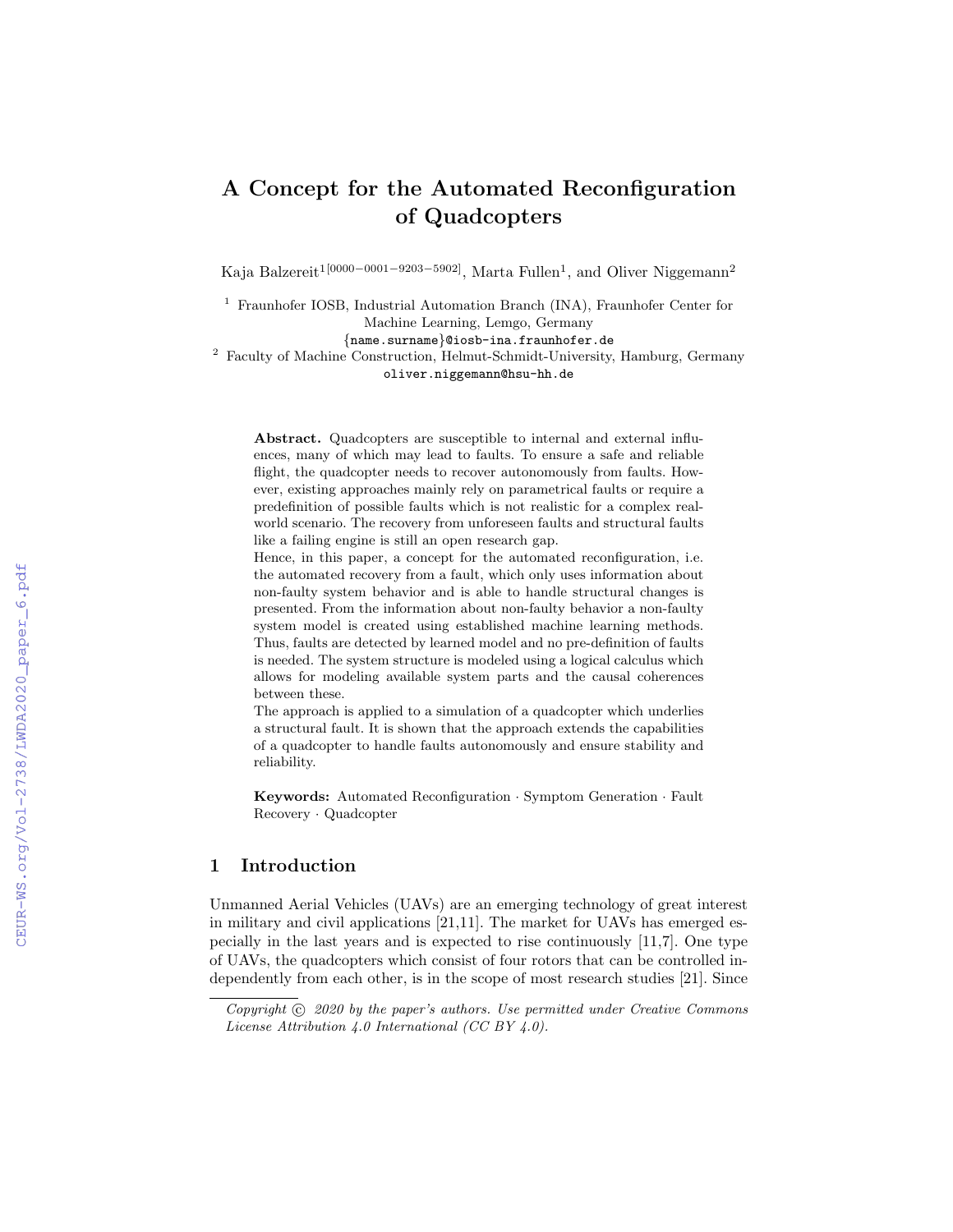quadcopters operate in an open world, the requirements towards reliability and safety are very high. Today, due to many safety concerns, the usage of quadcopters is subject to massive restrictions [11]. It stems from a fact that minor UAV fault can lead to major consequences, including huge damage to humans or environment. Hence, quadcopters need to be designed to be robust to environmental disturbances and tolerant towards internal faults. Currently, controllers used for Cyber-Physical Systems, including quadcopters, are static and at most applicable to a predefined set of faults [24]. An automated reconfiguration of the control is needed to maintain a stable flight in presence of faults [5]. Reconfiguration is the task of recovering a valid system state after a fault has occurred [3]. However, the automated reconfiguration for quadcopters is still an open research gap due to some unanswered research questions, two of which follow.

RQ1: How can automated reconfiguration handle unforeseen faults? Existing approaches on fault-tolerant control are mostly based on an enumeration of known faults and the storage of control instructions specific to these faults [21]. However, when it comes to unknown faults, these approaches can no longer guarantee stable control. Hence, in this paper, a concept which needs no information about known faults but only works on information about non-faulty behavior is presented. Quadcopters contain a multitude of sensors, continuously logging data during the flight. This huge amount of data can be analyzed in an intelligent way using Machine Learning (ML) methods. These methods enable learning a model of the system from historical data and can then be used to detect anomalous behavior, which might indicate the presence of faults [18]. The data used for training contains only measurements from non-faulty flights, thus deviations from non-faulty behavior are handled as candidates for faults.

RQ2: Which formalism is able to handle structural faults? Control theory in general is concerned with a static system model. However, when major faults like an engine failure or a rotor ripping off occur, the system is no longer representative, leading to the control becoming invalid. Logical reasoning can be used here to draw conclusions about the impact of a fault as well as still available and functional components and actions [3]. Thus, new control instructions can be determined even in the presence of major faults.

The contribution of this paper is twofold: (1) A concept for the automated reconfiguration of quadcopters that handles unforeseen faults is presented. Therefore, only information and data about non-faulty flights is used. Thus, faults are detected as deviations from non-faulty behavior and do not have to be known a-priori. (2) An encoding of the reconfiguration problem into first-order logic (FOL) is presented that allows for analyzing the extent of structural faults is presented. Thus, also major faults like component failure (e.g. an engine) can be handled.

Please note that the scope of this paper is not to handle one given fault in an optimal way but to present a concept that restores a safe flight in the presence of unforeseen faults and disturbances. The paper is structured as follows: First, in section 2 the related work is presented and discussed. Then, the solution concept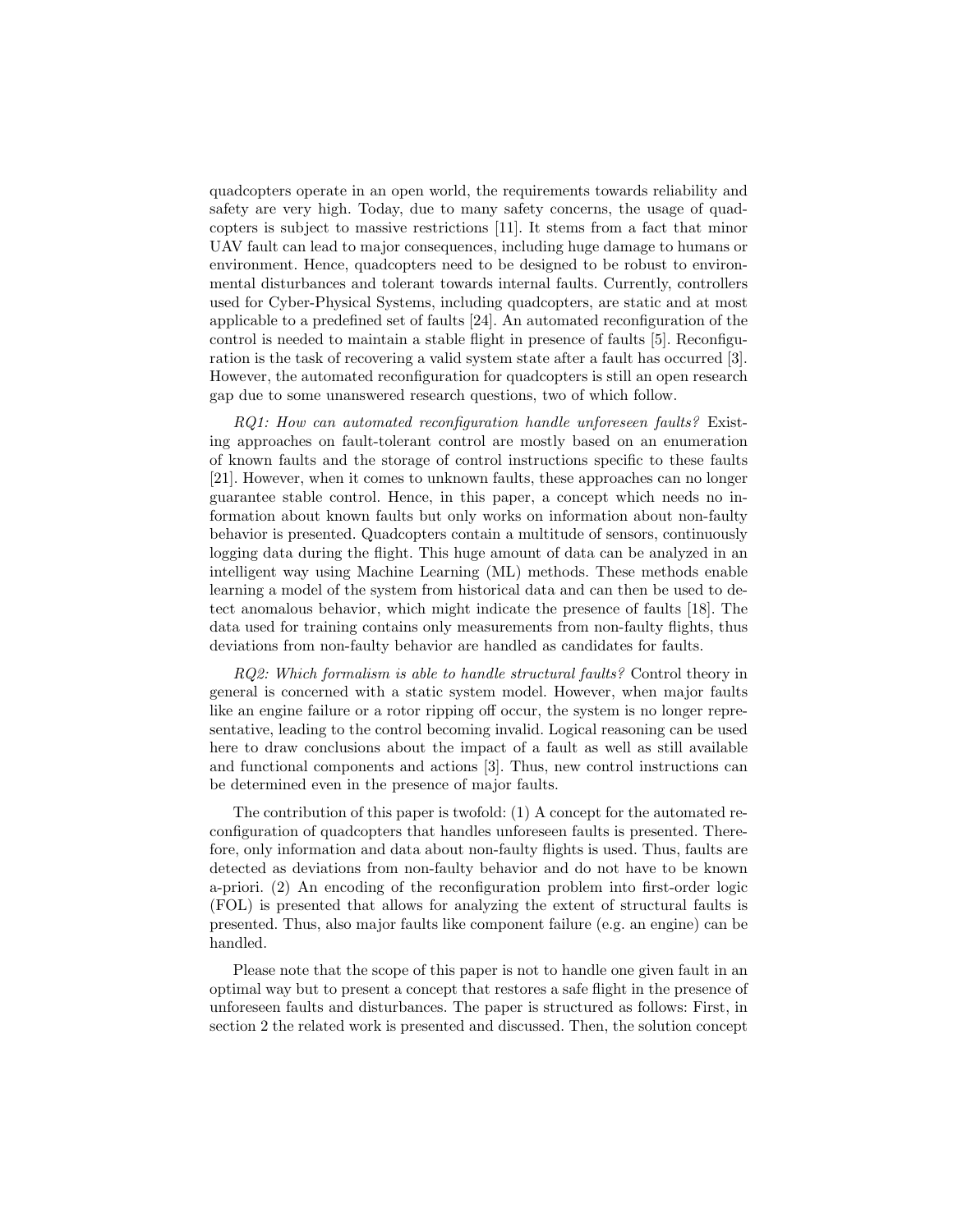is presented in section 3. In section 4, using a simulation of a quadcopter, the applicability of the solution concept is evaluated.

# 2 Related Work

Most research on quadcopter control is concerned with fault-tolerant control (FTC) [22,17]. The goal of FTC is to maintain a stable flight in the presence of wind as well as actuator and sensor faults. Therefore, the quadcopter is described in quantitative terms [26] using the equations

$$
x(t + 1) = f(x(t), u(t))
$$
  
y(t) = g(x(t), u(t)) (1)

where x describes the system states, u describes the input (e.g. the rotor velocities) and y describes the output (e.g. the altitude and attitude of the quadcopter).  $f, g$  are functions describing the properties of the quadcopter. Using this equation system, the optimal input to change the attitude or altitude of the quadcopter can be determined, and thus, the quadcopter can adapt to environmental changes of the wind speed or sensor faults. However, major disturbances like a rotor ripping off or the battery failing cannot be represented by a static model (1) and require a new type of model. These disturbances lead to changed dynamics such that the functions  $f, g$  are no longer valid and need to be adapted. However, this adaption cannot be done online but requires expert knowledge. To handle these changes, a reconfiguration of the controller is needed [5].

Lunze [14] presented a concept towards reconfigurable control for UAVs using overdetermined sets of equations. However, this approach requires explicit modeling of the quadcopter behavior and thus a large amount of expert knowledge. Wang et al. [27] presented a combination of classical control and constraint satisfaction. The scope of this work is slightly different: no faults are handled but an optimal control for a given path is searched. Chen et al. [6] presented an approach to reconfiguration of actuator faults by an advanced estimation procedure. However, the faults need to be modeled explicitly. Thus, no unknown faults can be handled. Adaptive control algorithms, as presented by Huynh et al. [10] among others, are concerned with continuous disturbances like wind or varying parameters. Unknown or structural faults cannot be handled [21]. Robust control algorithms as presented by Thanh et al. [23] and Ton et al. [25] handle parametric uncertainties and are even adaptable to nonlinear disturbances. However, no structural faults can be handled [21].

The reconfiguration concept presented here can be seen as an extension to classical control theory. The goal is not to determine control instructions for an optimal flight, but to identify the necessary actions to recover a stable flight in the presence of faults.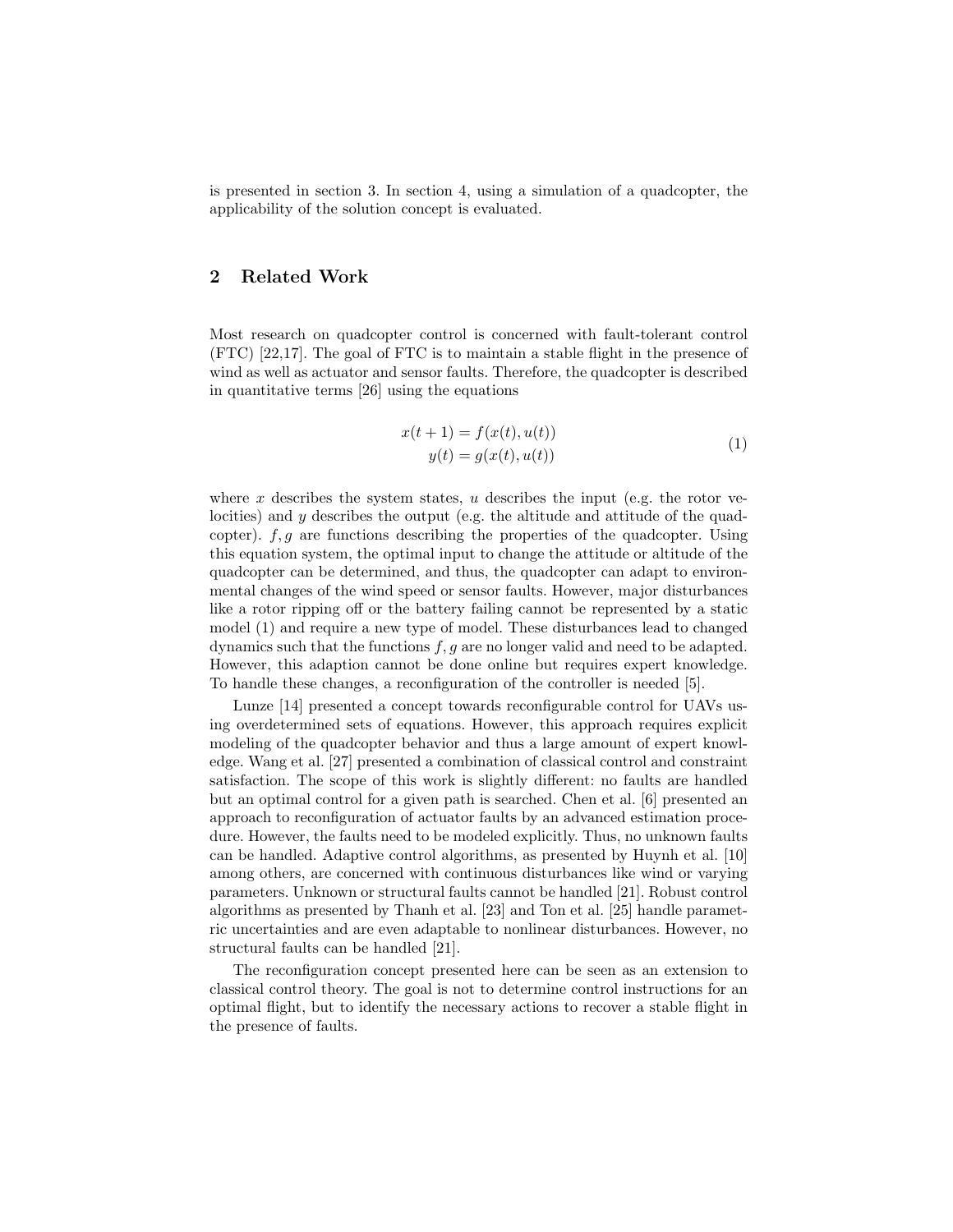# 3 Solution Concept

The goal of automatic reconfiguration is to manipulate the system inputs to restore valid system behavior [3]. To perform automatic reconfiguration, some kind of redundancy is necessary [5]. This can be either physical redundancy, e.g. duplicate components or sensors, or analytical redundancy, i.e. information about the relation between different values measured by the system. Quadcopters in general contain numerous redundancies to ensure safety and reliability requirements are fulfilled. Typical examples for physical redundancy are multiple engines, multiple batteries or multiple sensors. Analytical redundancy can be asserted through knowledge about coherences and relations between sensor and actuator values.



Fig. 1. Concept for the automated reconfiguration of quadcopters. First, a symptom generation is performed on the data. If at least on symptom is present, reconfiguration is performed in two steps.

Faults can be differentiated using the component they concern. Thus, we divide actuator faults which are usually modeled as loss of effectiveness of one rotor, sensor faults which are modeled as sensors returning wrong values and strutuctual/system faults which affect system components like engines or batteries. Actuator faults can be handled using robust control methods, sensor faults usually are handled using Kalman filters [15]. In general, not every possible fault and its consequences is known a-priori because quadcopters operate in a non-deterministic environment, many different factors like wind speed, rain and air humidity have an impact on the behavior of the quadcopter. Thus, foreseeing every possible consequence of environmental influences on the quadcopters behavior and enumerate every possible fault is impossible. The goal of reconfiguration is to adapt the rotor speeds to recover a stable flight in case of every unforeseen fault or at least to perform a safe emergency landing.

The basic concept of automatic reconfiguration for quadcopters is shown in Figure 1. The reconfiguration system operates while the quadcopter is flying and continuously checks for deviations. First, the data delivered by the sensors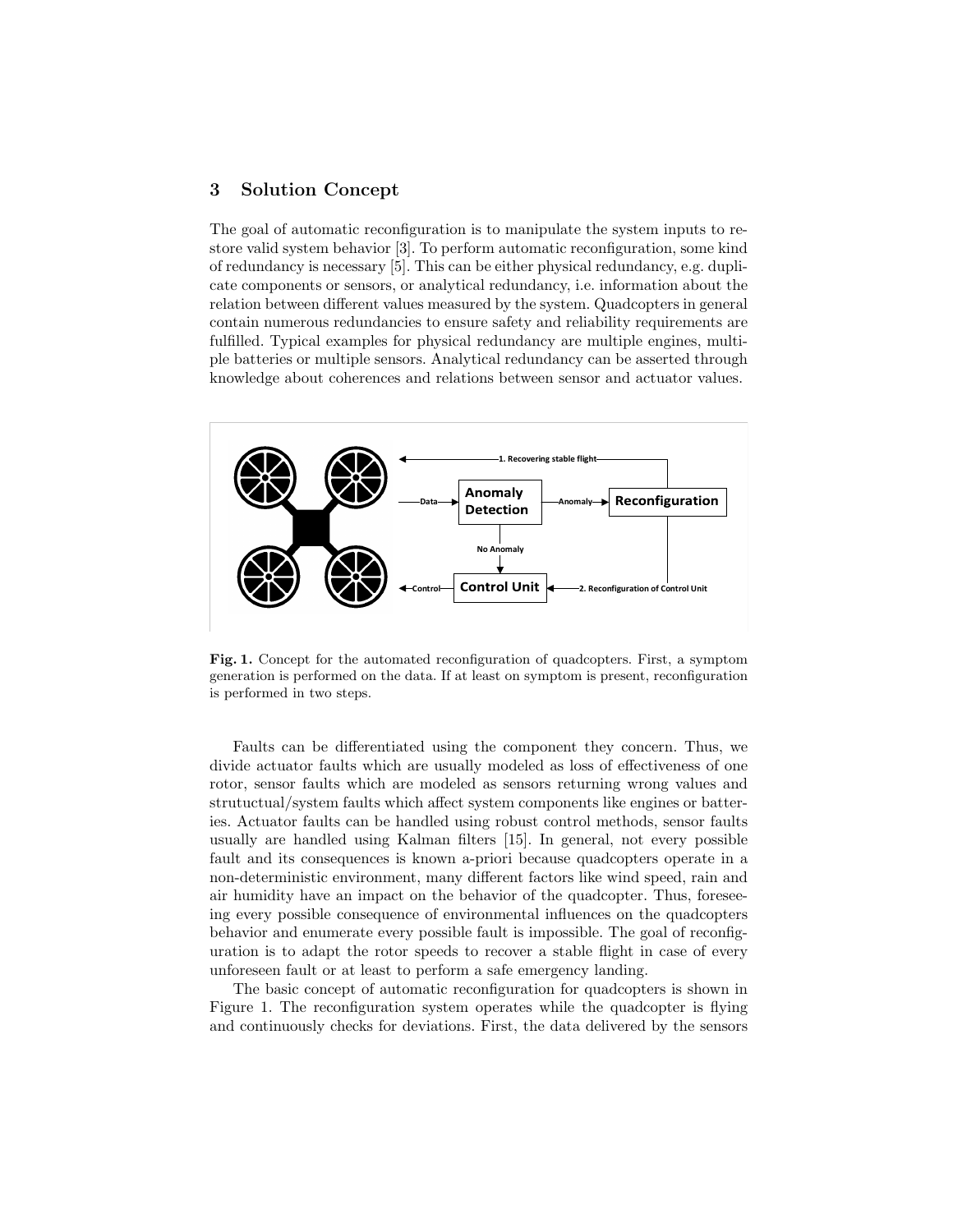of the quadcopter is compared to the learned models, checking for deviations and the presence of symptoms. If no symptoms are present, no further actions are needed and neither the control unit nor the system goal are changed. In case of at least one symptom, the reconfiguration unit first estimates the extent of the deviation. Then, reconfiguration is performed in two steps [5]:

- 1. A set of actions that moves the quadcopter back into a valid flight is searched and applied directly.
- 2. A controller that stabilizes the quadcopter in its valid flight in the presence of faults (e.g. a different control structure due to a failure of one sensor) is determined using well known controller design methods.

In some cases, the reconfiguration to a valid flight is no longer possible since the damage is too high. Then, during the first reconfiguration step, actions to perform an emergency landing or a return to launch, if possible, are applied until the quadcopter has landed. The control unit is not reconfigured, since a stable flight cannot be recovered.

#### 3.1 Modeling the System Structure

To enable the reconfiguration unit to handle structural faults, it needs to reason about the consequences of a fault. Therefore, information about the causal coherences, i.e. the impact of a change in one component to other components is needed. Logic is used widely in Artifical Intelligence since it allows for modeling causal coherences and drawing logical conclusions about the system [20]. Basic physical and mathematical knowledge can be modeled in logic to support the reconfiguration unit in its decision making [13]. Using the logical calculcus Satisfiability Modulo the Theory of Linear Arithmetic [4], also continuous variables (e.g. rotor velocity, wind speed, ...) can be modeled.



Fig. 2. Topology of a quadcopter.

To model the causal coherences of the quadcopter, first, the system topology is analyzed. Thus, the coherences between the components can be described in terms of a logical calculus. Therefore, the fuselage 0 and each rotor  $r_1, r_2, r_3, r_4$ are modeled as nodes, the set of all nodes is represented by N. Since every rotor is connected to the fuselage, the edges are represented by  $E = \{e_{01}, e_{02}, e_{03}, e_{04}\}.$ Fig. 2 shows the resulting graph for a quadcopter.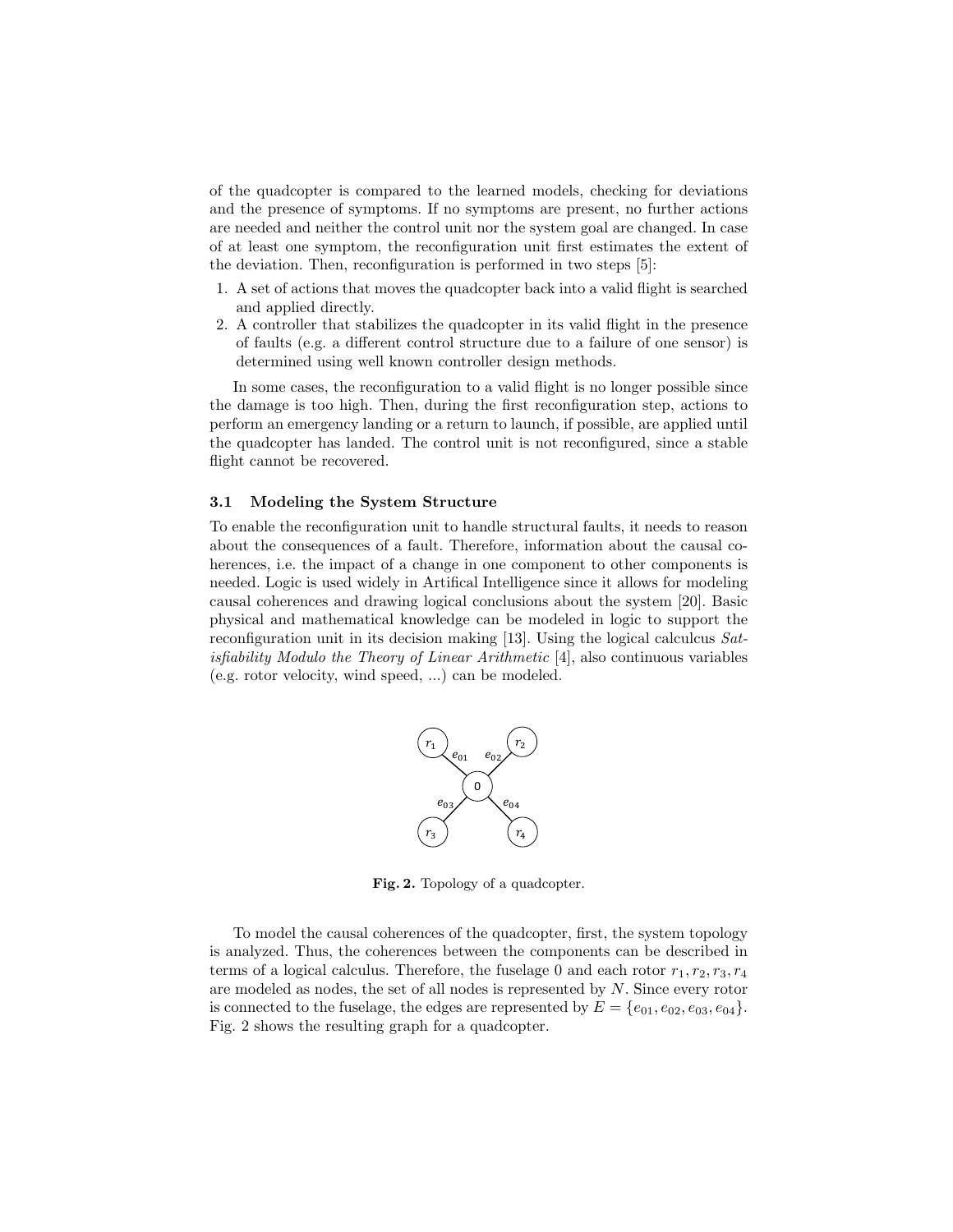#### 3.2 Symptom Generation

The behavior of every component, i.e. the rotors and the fuselage, is monitored using component models [8]. Today, due to sophisticated learning methods, these models no longer need to be created manually but can be learned [19,2]. Comparing the current behavior of a component to the model, deviations indicating faults are detected. This information is encoded by a binary assignment  $\omega : N \to {\{\top, \bot\}}$  which is true if the component behaves non-faulty and false otherwise. A connection between two components may only be used if the components are non-faulty, i.e.  $b_{e_{ij}}^+ \Rightarrow \omega(i) \wedge \omega(j) \; \forall e_{ij} \in E$ .

Thus, component faults are directly taken into account by the reconfiguration unit. Structural changes due to a component fault (e.g. a failing engine) can be represented by the component model of the corresponding rotor showing a deviation to the current behavior. Hence, the reconfiguration unit identifies the necessary changes under consideration of the impact of the fault.

Therefore, every components behavior is monitored using sophisticated machine learning methods utilizing a normal behavior system model. Here, a modeling formalism which transforms the data into a black- or gray-box representation is used. Such a structure does not explicitly model each observation but creates a new representation based on the normal behavior data. Depending on the formalism used, various measures describe how well the current status fits into the model. An example well-known algorithm is Self-Organizing Map [12], a type of neural network. The measure of fitting in this case is the quantization error, which is the difference between the current status location mapping and the bestmatching neuron neighborhood in the model. If this quantization error is high, the component is assumed to behave anomalously, so a symptom is reported to the reconfiguration unit to trigger further actions.

For the creation of these models only data about non-faulty system behavior is required. Thus, no fault modes or an enumeration of known faults has to be given.

#### 3.3 Reconfiguration

As mentioned above, the reconfiguration is performed in two steps: One step to regain a stable flight and one step to maintain this stable flight. Whilst the second step can be done using well–known controller design methods, the first step is still an open research gap [5].

For each rotor, the impact of acceleration and deceleration on the attitude and altitude of the quadcopter is modeled in terms of logical constraints, for example

If rotor  $r_1$  is accelerated, the pitch angle decreases. or

If all rotors are accelerated proportionally, the height increases.

Thus, the impact of changing rotor velocities on the behavior of the quadcopter can be modeled. Based on this, the reconfiguration unit is able to choose an intelligent combination of rotor accelerations and decelerations to recover a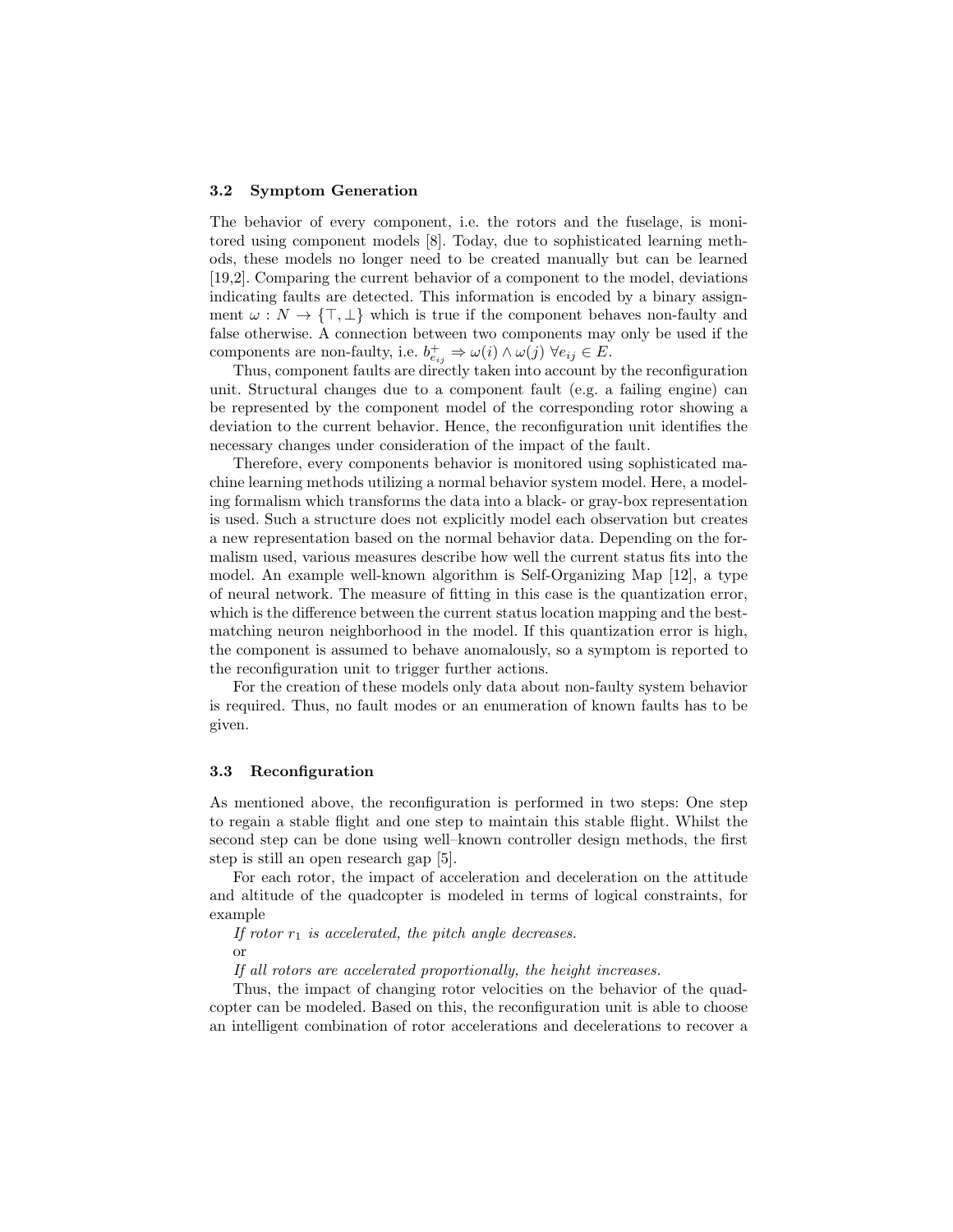stable flight, if possible. Otherwise, the reconfiguration unit tries to bring the quadcopter to a safe state (e.g. by a return to launch or an emergency landing).

To enable the reconfiguration method to change the velocity of the rotors, every connection is assigned with two binary variables that lead to an increase or decrease of the current velocity of the corresponding rotor. Therefore, for each edge  $e \in E$  two binary variables  $b_{e_{ij}}^+, b_{e_{ij}}^-$  that trigger an increase or decrease of the corresponding rotor are introduced. Thus,  $b_{e_{ij}}^+ \to inc(r_j), b_{e_{ij}}^- \to dec(r_j)$ . The predicates inc, dec indicate that the velocity of the corresponding rotor needs to be increased or decreased. How this is realized in detail needs to be defined by an expert, e.g. that an increase is always realized by increase the velocity given a fixed difference or a percentage amount. To avoid that both variables are set to true at the same time (which would require a simultaneous increase and decrease of the velocity of one rotor) the constraint  $b_{e_{ij}}^+ \oplus b_{e_{ij}}^- \forall e_{ij} \in E$  is needed.

Thus, the reconfiguration problem is modeled as a first-order logic formula. If at least one symptom occurs, i.e. one component behaves anomalously, the reconfiguration unit determines for every connection, if the velocity of each rotor has to be increased, decreased, or does not have to be changed by setting the corresponding binary variable to true. Thus, the changes for recovering a stable flight are identified by a combination of acceleration and deceleration of rotor velocities.

#### 4 Results

This section presents the results of symptom generation and reconfiguration experiments. The symptom generation approach has been tested on real quadcopter data, to validate the approach as feasible in real-life scenarios. Reconfiguration experiments utilize a simulation to verify the outcome of reconfigured and nonreconfigured fault scenario. The used simulation of the quadcopter is described in the appendix. The free variables in the logical formula created as described above are assigned with the current values of the sensors. Then, the formula is checked for satisfiability to determine which rotors needs to be accelerated and which need to be decelerated to recover a stable flight in the presence of faults using the Z3 solver [16].

#### 4.1 Symptom Generation

To evaluate the concept, we show that it is indeed possible to detect anomalies in quadcopter behavior using machine learning-based modeling formalisms. Self-Organizing Map (SOM) model formalism is used to perform a preliminary analysis and investigate whether the methods are feasible to detect anomalies in quadcopter flight. We consider an approach feasible for symptom generation if it is possible, at least partially, to differentiate between normal behavior and anomalous behavior using the model.

The symptom generation is performed on data from an industrial drone, to ensure the first step of the concept is viable in real-life applications. Quadcopters are operated using the PX4, an open source flight control software for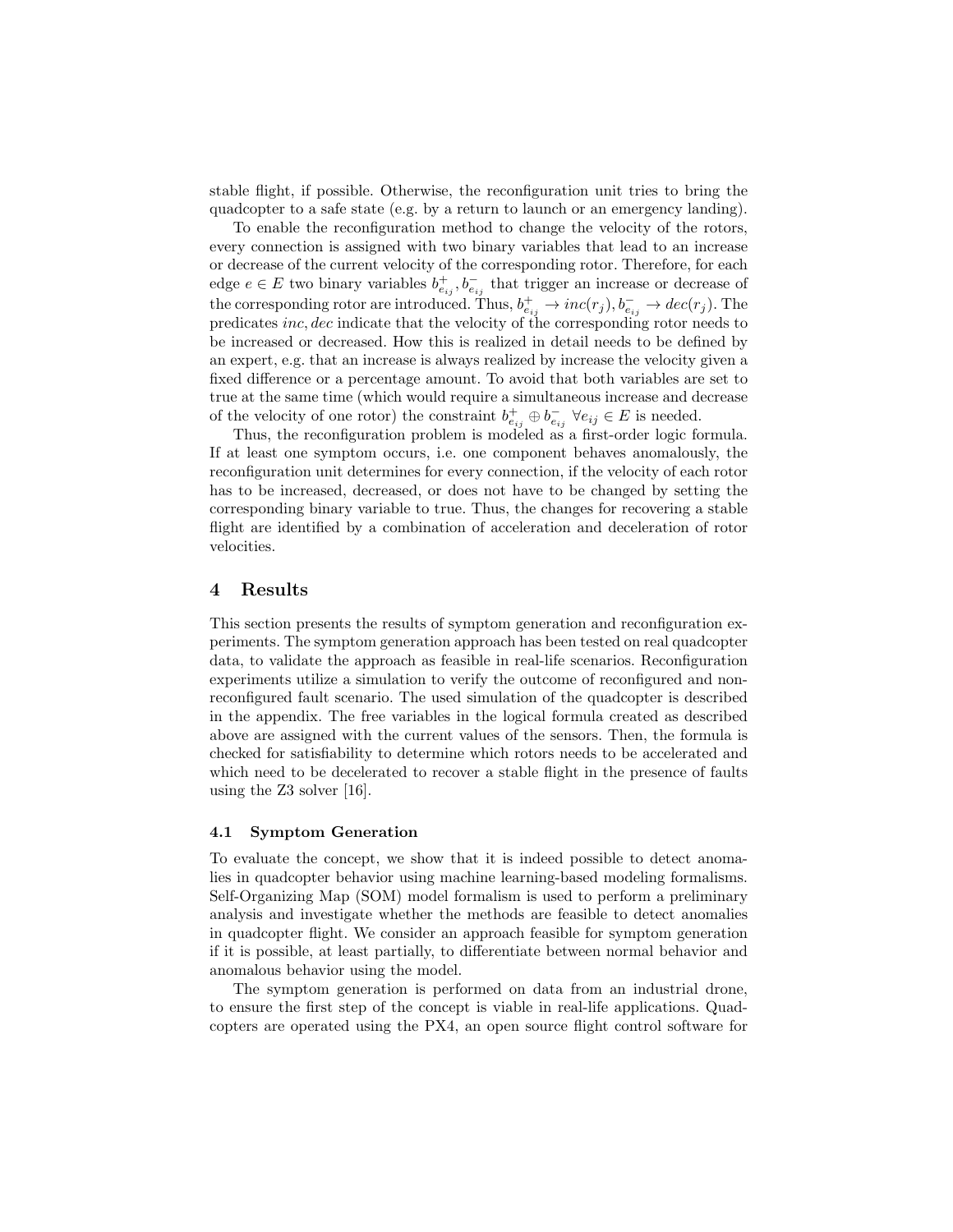

Fig. 3. SOM quantization error (QE) over time for anomalous (red) and non-anomalous (blue) flights. QE generated by a 10x10 SOM from a select combination of sensors and learned on non-anomalous data.

quadcopters and other unmanned vehicles. It allows logging device inputs (sensors etc.), internal states (CPU load, attitude etc.) and log messages. The log structure requires that sensors are organized within predefined sensor groups, however the sampling rates, and therefore timestamps, of different sensor groups are independent from each other. It is therefore only possible to match the values from one sensor group at a time. The SOM model of normal behavior has been learned from chosen sensor logs of quadcopter flights where no faults occurred and the drone was considered to behave entirely correct. This model has then been used to detect anomalies in faulty flight logs.

It is expected that the anomalous behavior data at least partially overlaps the normal behavior in terms of quantization error, however, the results have shown that some sensor combinations generate a quantization error much higher in the case of faulty behavior than normal behavior. This outcome creates a perfect opportunity for symptom generation, where the maximum quantization error of normal behavior is used as the error threshold for a symptom, and a symptom is reported as soon as the error crosses the threshold. Figure 3 illustrates the difference in quantization error over the initial flight period of flight: the error generated by SOM from the anomalous behavior data is decidedly higher than for normal behavior data.

#### 4.2 Fault Scenario: Engine Failure

The Engine Failure fault scenario focuses on a quadcopter flight, where one of the four engines that provide acceleration to the rotors fails mid-flight. The flight begins with a stable flight at the height of 10 meteres, until one engine fails and its corresponding rotors velocity decreases to 0. Only the three remaining rotors can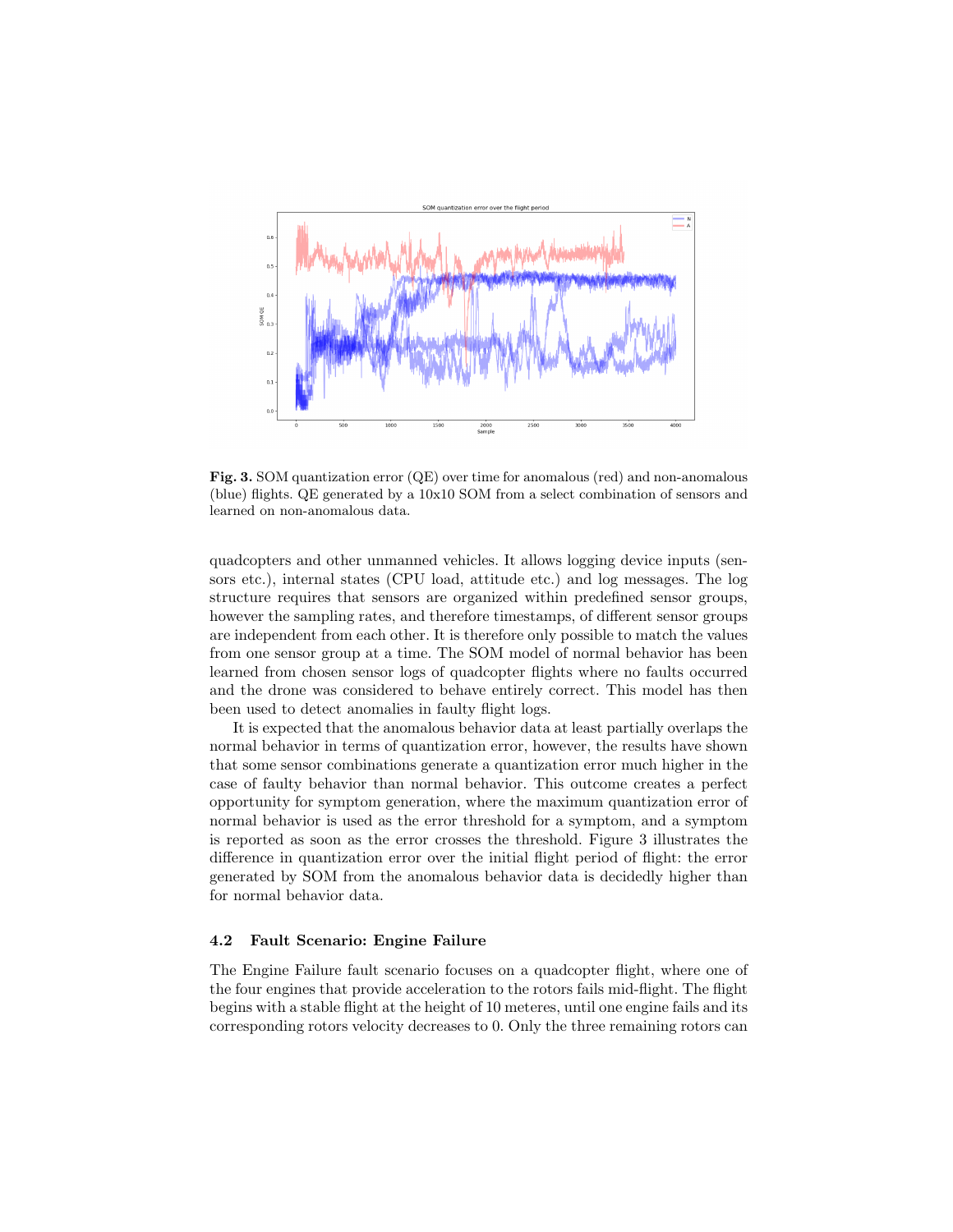

Fig. 4. Height of quadcopter with one engine failing at time  $t_f = 0$ s.

be used to control the flight and the goal is to adjust their corresponding motor parameters in such a way that the drone does not suffer a catastrophic failure. Classical control is not capable of handling the new situation with one less rotor: the control unit only recognizes a deviation in the attitude of the quadcopter and tries to adapt the velocity of the quadcopter rotor such that stability is regained. It is not taken into consideration, that one rotor is non-functional. Even in the presence of a fault, all of the engines are controlled similarly. No distinction between available and crashed engine can be made. The control unit uses all four rotors to adapt to the deviation, even though only three rotors are still available. Thus, no stable flight can be regained leading to a crash of the quadcopter. The reconfiguration method based on logical calculus enables the quadcopter to handle the fault and avoid a crash. First, the faulty component, in this case the failing engine is identified using the component models. Then, the reconfiguration unit calculates new control instructions to stabilize the flight by increasing the velocities of the rotors which are still available. However, a stable flight cannot be regained since the disturbance of a failing engine is to severe. Thus, an emergency landing is performed.

The simulated behavior of quadcopters equipped with classical control approach and reconfiguration approach is shown in Figure 4. Using the classical control, which does not adapt to the changed structure of the quadcopter, the quadcopter crashes within approximately 2 seconds. Since the quadcopter accelerates while falling, the velocity when touching the ground is around 13.4 meters per second which can lead to massive damages of the quadcopter and the surroundings. When the reconfiguration is enabled, the fall of the quadcopter is decelerated. The quadcopter touches the ground after approximately 8.4 seconds with a velocity of approximately 1.3 meters per second. Thus, damage to the quadcopter and the surrounding can be reduced significantly.

# 5 Summary and Outlook

Quadcopter flights are susceptible to internal disturbances, like failing components, as well as environmental disturbances like winds. Today, FTC is commonly used to enable a quadcopter to maintain a stable flight even in the presence of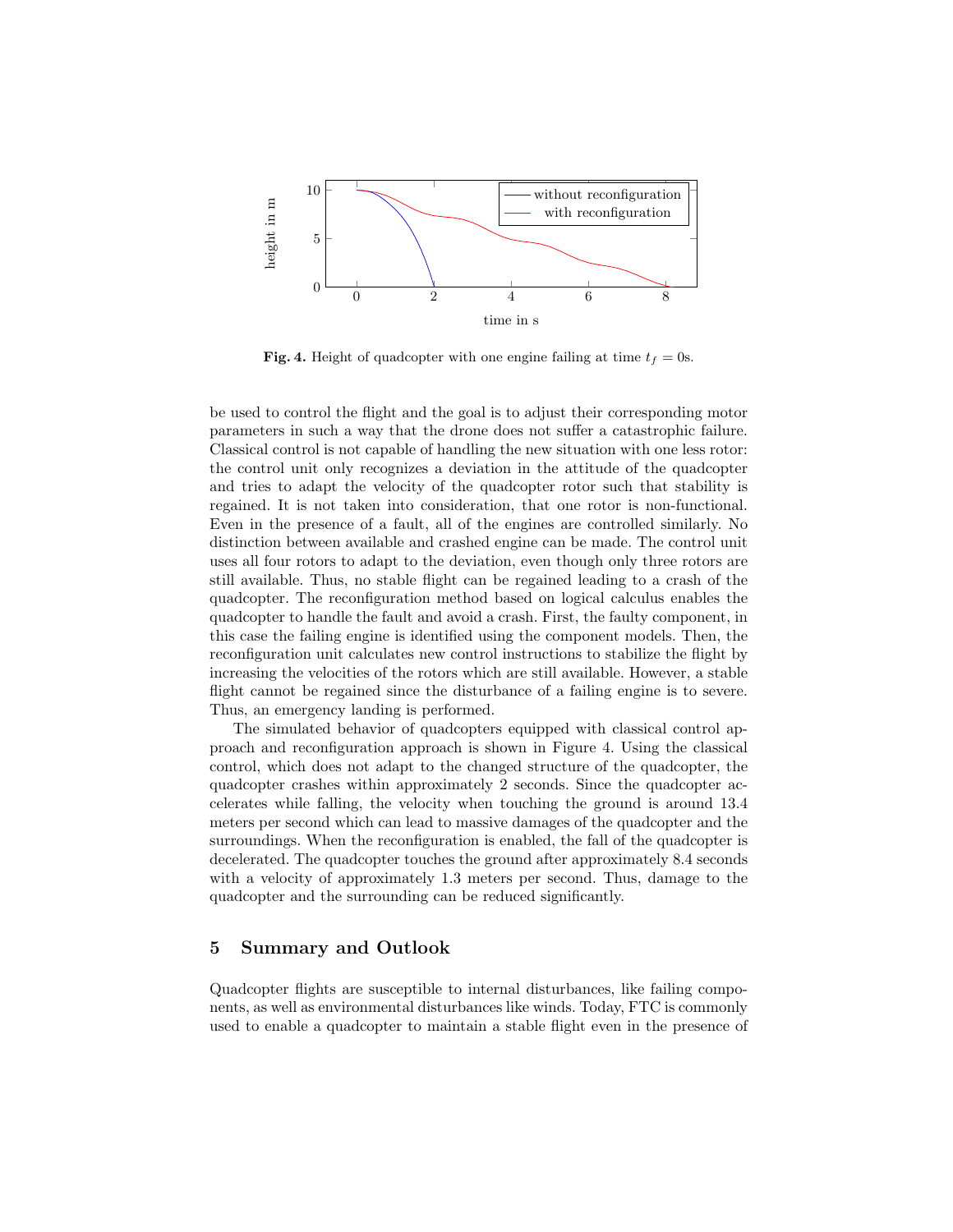faults. However, FTC is focused on handling numerical faults, which, in addition, often have to be predefined. Thus, major faults which cause structural changes of the quadcopter cannot be handled by classical FTC. Therefore, this paper presents a concept for the automated reconfiguration to enable quadcopters to handle structural and unforeseen faults. The concept is based on the combination of a logic-based reconfiguration method. Faults are detected as deviations from models which are learned from non-anomalous behavior. Based on this information, reconfiguration is initiated  $-$  if necessary. During reconfiguration, stable flight of a quadcopter is described in terms of a logical calculus which allows for modeling condition of a stable flight and requirements to recover a stable flight, if possible. The approach is evaluated using an interactive simulation of a quadcopter. One of the four engines failing represents the structural fault. It is shown that without reconfiguration, the quadcopter crashes within 2 seconds and the velocity when touching the ground is high. With reconfiguration, the quadcopter touches the ground after 8 seconds with a far lower velocity.

Future work will focus on further fault scenarios like failures leading to a reduced engine performance or failing battery cells to prove the applicability of the concept. Then, also the scalability of the approach will be examined by using more detailed models.

### Acknowledgments

This work was founded by the Fraunhofer Cluster of Excellence "Cognitive Internet Technologies".

# A Appendix

Evaluation is performed using a simulation implemented in Modelica [9] is used. The flight of the quadcopter is described as a state space model (referring to [1])

$$
\ddot{\phi} = \dot{\theta}\dot{\psi}a_1 + \dot{\theta}a_2\Omega_r + b_1U_2\tag{2}
$$

$$
\ddot{\theta} = \dot{\phi}\dot{\psi}a_3 - \dot{\phi}a_4\Omega_r + b_2U_3\tag{3}
$$

$$
\ddot{\psi} = \dot{\phi}\dot{\theta}a_5 + b_3U_4\tag{4}
$$

$$
\ddot{x} = (\cos(\phi)\sin(\theta)\cos(\psi) + \sin(\phi)\sin(\psi))U_1/m \tag{5}
$$

$$
\ddot{y} = (\cos(\phi)\sin(\theta)\sin(\psi) - \sin(\phi)\cos(\psi))U_1/m \tag{6}
$$

$$
\ddot{z} = -g + (\cos(\phi)\cos(\theta))U_1/m\tag{7}
$$

with

$$
U_1 = b(\Omega_1^2 + \Omega_2^2 + \Omega_3^2 + \Omega_4^2), U_2 = b(\Omega_2^2 - \Omega_4^2), U_3 = d(-\Omega_1^2 + \Omega_3^2),
$$
 (8)

$$
U_4 = d(-\Omega_1^2 + \Omega_2^2 - \Omega_3^2 + \Omega_4^2), \Omega_r = -\Omega_1 + \Omega_2 - \Omega_3 + \Omega_4,\tag{9}
$$

$$
a_1 = \frac{I_{yy} - I_{zz}}{I_{xx}}, a_2 = \frac{J_x}{I_{xx}}, a_3 = \frac{I_{zz} - I_{xx}}{I_{yy}}, a_4 = \frac{J_r}{I_{yy}}, a_5 = \frac{I_{xx} - I_{yy}}{I_{zz}},
$$
(10)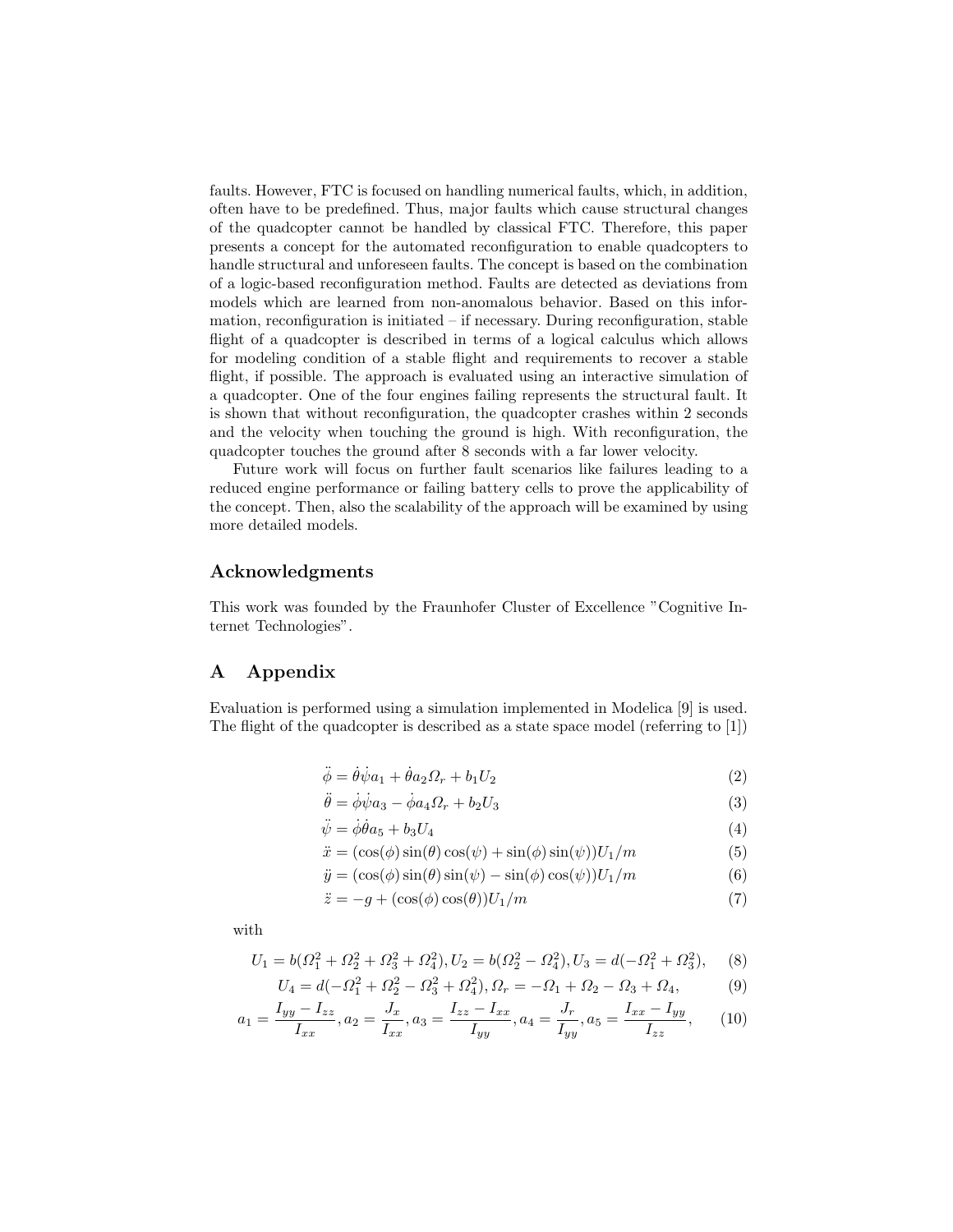$$
b_1 = \frac{l}{I_{xx}}, b_2 = \frac{l}{I_{yy}}, b_3 = \frac{1}{I_{zz}}.
$$
\n(11)

| Variable                                                    | Value                                                                                                       | $\operatorname{Unit}$ | Description                           |
|-------------------------------------------------------------|-------------------------------------------------------------------------------------------------------------|-----------------------|---------------------------------------|
| m                                                           |                                                                                                             | kg                    | mass of drone                         |
| $J_r$                                                       | $ 8.5 \cdot 10^{-4}  \text{ kg} \cdot \text{m}^2$                                                           |                       | rotor inertia                         |
|                                                             | $I_{xx} = I_{yy}  1.96 \cdot 10^{-2}  \text{ kg} \cdot \text{m}^2$                                          |                       | quadcopter inertia around $x/y$ -axis |
| $I_{zz}$                                                    | $ 2.62 \cdot 10^{-2} $ kg · m <sup>2</sup>                                                                  |                       | quadcopter inertia around z-axis      |
|                                                             | 0.21                                                                                                        | m                     | length of arms                        |
| $\boldsymbol{b}$                                            | $\begin{vmatrix} 9.29 \cdot 10^{-5} & N \cdot s^2 \\ 1.1 \cdot 10^{-6} & N \cdot m \cdot s^2 \end{vmatrix}$ |                       | thrust coefficient                    |
| $\boldsymbol{d}$                                            |                                                                                                             |                       | drag coefficient                      |
| <b>Table 1.</b> Values for the parameters of the quadcopter |                                                                                                             |                       |                                       |

The values of the parameters are shown in Table 1 (also referring to [1]). The inputs of the system are represented by the velocities of the rotors  $\Omega_1, \Omega_2, \Omega_3, \Omega_4$ .

#### References

- 1. Alexis, K., Nikolakopoulos, G., Tzes, A.: Model predictive quadrotor control: attitude, altitude and position experimental studies. IET Control Theory & Applications 6(12), 1812–1827 (2012)
- 2. Balzereit, K., Maier, A., Barig, B., Hutschenreuther, T., Niggemann, O.: Datadriven identification of causal dependencies in cyber-physical production systems. In: 11th International Conference on Agents and Artificial Intelligence (02 2019)
- 3. Balzereit, K., Niggemann, O.: Automated reconfiguration of cyber-physical production systems using satisfiability modulo theories. In: 3rd IEEE International Conference on Industrial Cyber-Physical Systems (2020)
- 4. Barrett, C., Tinelli, C.: Satisfiability modulo theories. In: Handbook of Model Checking, pp. 305–343. Springer (2018)
- 5. Blanke, M., Kinnaert, M., Lunze, J., Staroswiecki, M.: Diagnosis and fault-tolerant control, vol. 2. Springer (2006)
- 6. Chen, F., Lei, W., Tao, G., Jiang, B.: Actuator fault estimation and reconfiguration control for the quad-rotor helicopter. International Journal of Advanced Robotic Systems 13(1), 33 (2016)
- 7. Cohn, P., Green, A., Langstaff, M., Roller, M.: Commercial drones are here: The future of unmanned aerial systems. McKinsey & Company (2017), https://www.mckinsey.com/ industries/capital-projects-and-infrastructure/our-insights/ commercial-drones-are-here-the-future-of-unmanned-aerial-systems#, called 22.04.2020
- 8. De Kleer, J., Brown, J.S.: Mental models of physical mechanisms and their acquisition. Cognitive skills and their acquisition pp. 285–309 (1981)
- 9. Elmqvist, H., Mattsson, S.E., Otter, M.: Modelica: The new object-oriented modeling language. In: 12th European Simulation Multiconference, Manchester, UK (1998)